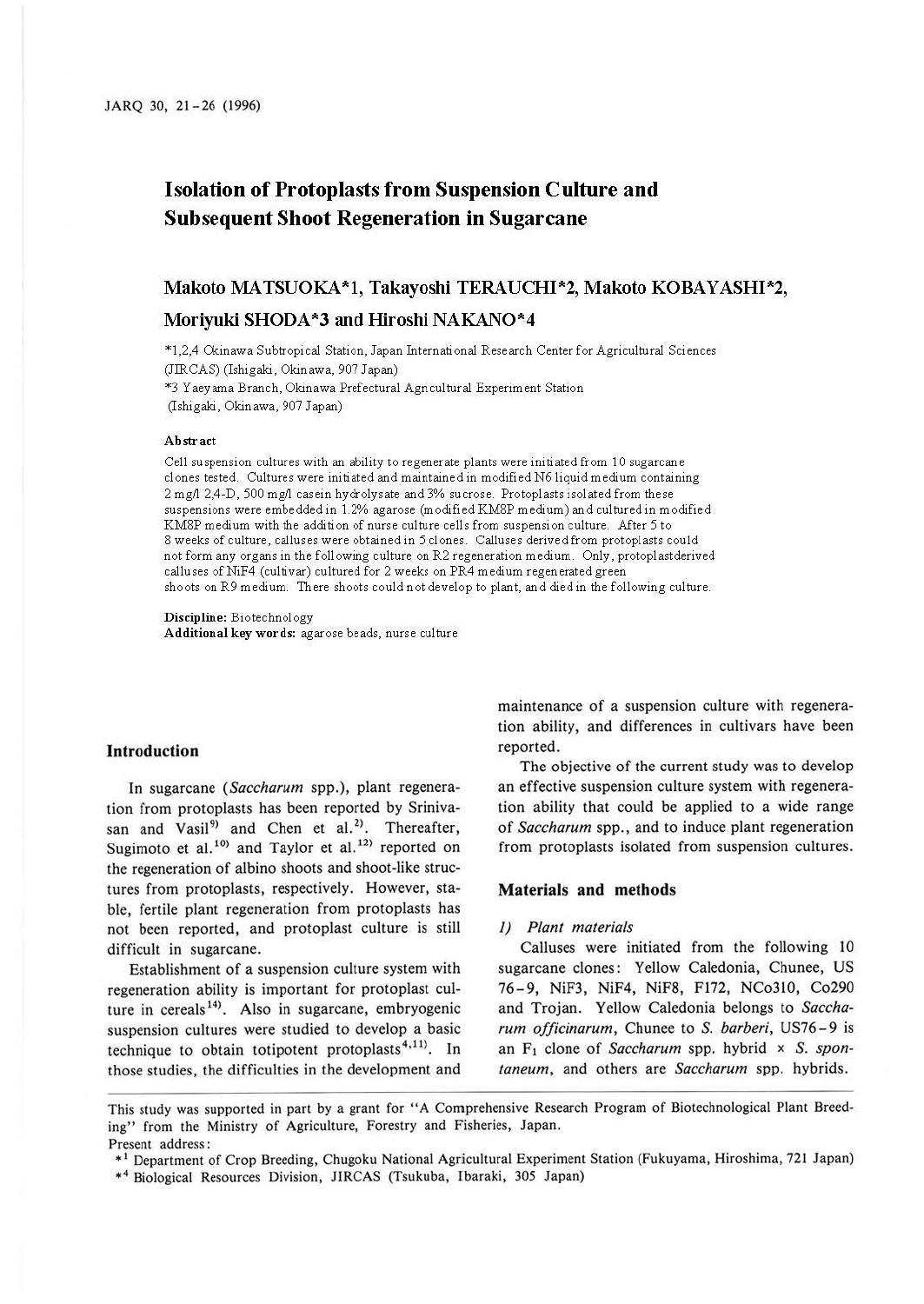|                    | Medium (concentration, mg/l) |          |     |                |           |       |
|--------------------|------------------------------|----------|-----|----------------|-----------|-------|
| Components         | $N6 - 1$                     | $N6 - 2$ | R1  | R <sub>2</sub> | R9        | PR4   |
| $2,4-D$            | 2.0                          | 2.0      |     |                | 0         | 0.4   |
| <b>IAA</b>         |                              |          |     |                | 0.5       |       |
| <b>BA</b>          |                              |          |     | 1.0            | 1.0       |       |
| Kinetin            |                              |          |     |                |           | 0.1   |
| Abscisic acid      |                              |          |     |                |           | 0.5   |
| Aspartic acid      |                              |          |     |                |           | 1,000 |
| Glutamine          |                              |          |     |                |           | 1,000 |
| Casein hydrolysate |                              | 500      |     | 500            | 1,000     | 1,000 |
| Sucrose $(g/l)$    | 30                           | 30       | 30  | 30             |           |       |
| Sorbitol (g/l)     |                              |          |     |                | 15        |       |
| Agar (% $w/v$ )    | 0.9                          |          | 1.0 | $1.0^{2}$      | $1.0^{2}$ | 1.0   |

Table 1. Composition of N6-based media<sup>1)</sup> used for cultures

1): N6 medium according to Chu et al. (1975), but with  $0.025 \text{ mg/l}$  CuSO<sub>4</sub>, 5H<sub>2</sub>O, 0.025 mg/l  $CoCl<sub>2</sub>·6H<sub>2</sub>O$ , 0.25mg/l NaMoO<sub>4</sub>·2H<sub>2</sub>O and 100 mg/l myo-inositol. All the media were adjusted to pH 5.8.

2): For the calluses derived from protoplasts, 1.2% agarose was used.

*2) Initiation of callus and cell suspension culture*  Explants for culture were obtained from young leaf base and were cultured on the modified N6 medium<sup>3)</sup> containing 2 mg/l 2,4-dichlorophenoxyacetic acid (2,4-D), 3% sucrose and 0.9% agar (N6- l, Table I). Cultures were incubated at 26°C in the dark for 4 weeks. The calluses formed were subcultured every 4-5 weeks under the same conditions as those described above.

Suspension cultures were initiated by transferring 0.5 g (fresh weight) of calluses subcultured for 3 months to 30 ml of N6-2 medium (Table 1) in JOO ml flasks. Cultures were maintained by transferring I ml volume of cell aggregates to 30 ml of fresh N6-2 medium every 7 days, and cell aggregates were split into small pieces (I mm in diameter) by passing through a stainless steel net every 14 days. Suspensions were incubated on an orbital shaker (90 rpm) at 26°C in a room using light with moderate intensity under 12 h photoperiod.

The cell aggregates grown in suspensions were tested for shoot formation on R2 medium (Table I). Cultures were incubated in the dark for 2 weeks, and subsequently under fluorescent light (5,000 lux) and 12 h photoperiod. Shoots formed from the calluses were transferred to RI medium (Table 1) for root induction.

#### *3) Protoplasl isolation and culture*

Protoplasts were isolated from 3 to 6 months old suspension cultures, 4 to 5 days after subculture. Cell aggregates of I ml were collected and suspended

in 10 ml of enzyme solution containing 3% Cellulase Onozuka RS, 0.05% Pectolyase Y23, 3 mM CaCl2, 1% potassium dextran sulfate and 0.55 M mannitol (pH *5.5).* The enzyme-cell aggregate mixture was incubated at 30°C for JO to 12 h, then filtered through 38  $\mu$ m nylon meshes. Protoplasts were pelleted by centrifugation at  $140 \times g$  for 3 min, and were washed 3 times in a *0.55* M mannitol solution containing  $0.3$  mM CaCl<sub>2</sub>. Washed protoplasts were suspended in a culture medium (modified KM8P medium: KM8P medium<sup>6)</sup> containing 0.46 M glucose, 0.09 M sucrose and 2 mg/I 2,4-D) and were counted witb a haemocytometer. Then, the protoplasts were embedded in 1.2% molten agarose (modified **KM8P** medium) at a density of 0.5 to  $1.0 \times 10^6$  protoplasts/ml and plated as a layer (0.5) ml each) in petri dishes. Protoplasts embedded in agarose were batched in 6 ml modified **KM8P** medium with the addition of nurse culture cells from suspension cultures of NiF4, and incubated at 26°C in the dark. During the culture, the osmolarity of the medium was gradually reduced by replacing the KM8P medium with N6-2 medium. Nurse cells were removed by washing 3 times with fresh N6-2 medium, after cell colonies regenerated from protoplasts. Subsequently, cell colonies in agarose were collected and cultured in the N6-2 medium by applying the same suspension culture method as that described above.

#### *4) Protoplast-derived callus culture*

Cell suspensions derived from protoplasts were cultured for I to 2 weeks in N6-2 medium until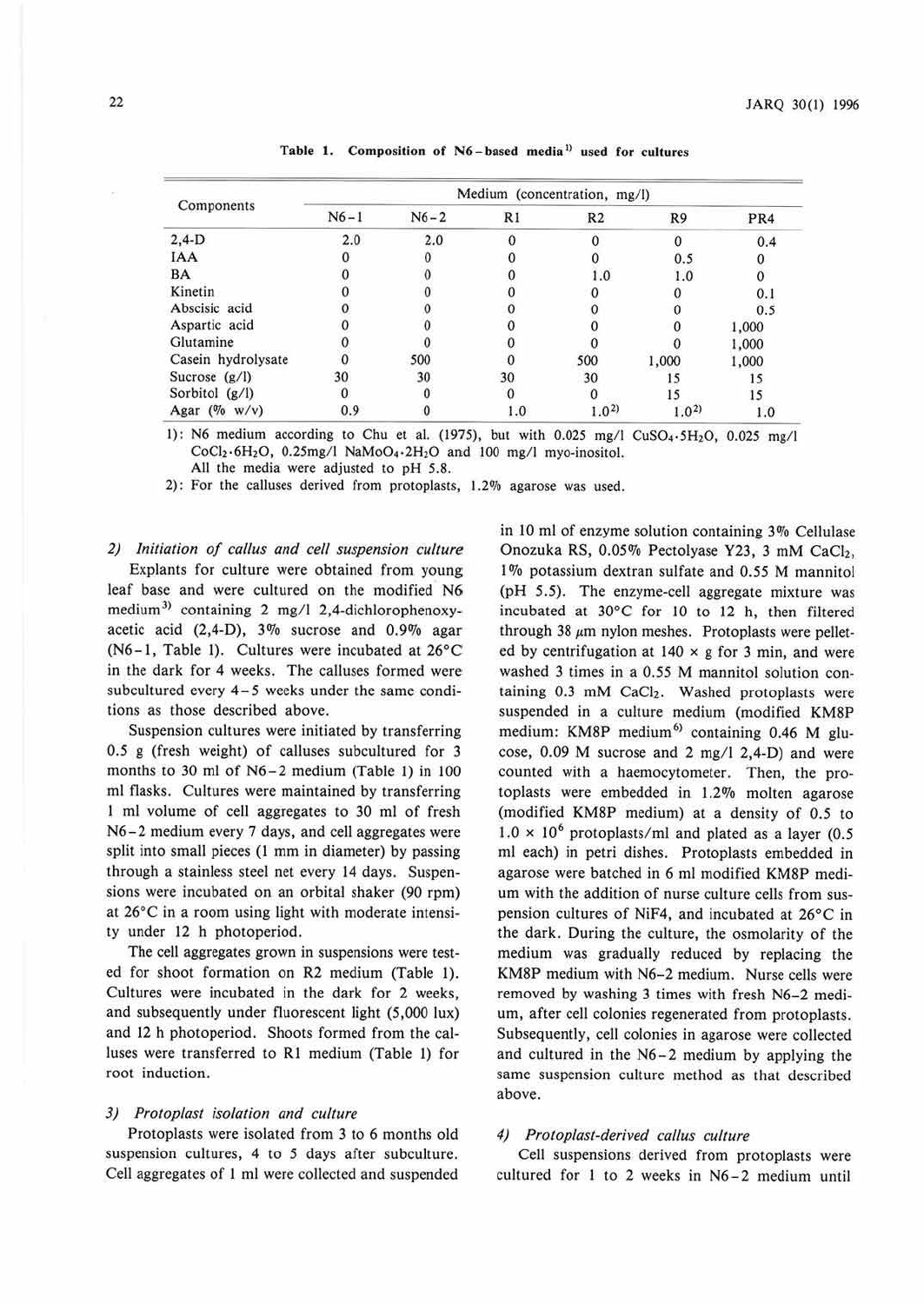cell aggregates developed to calluses  $1-2$  mm in diameter. Then, calluses were transferred to solid R2 medium (1.2% agarose). Following incubation in the dark for 2 weeks, cultures were incubated under fluorescent light (5,000 lux) and 12 h photoperiod.

Cell suspensions derived from protoplasts of NiF4a were transferred to PR4 medium (Table I, 1% agar) and were incubated in the dark for 2 weeks. Then, calluses developed to 3-5 mm in diameter were transferred to R9 medium (Table 1,  $1.2\%$ agarose), and were incubated under fluorescent light  $(5,000 \text{lux})$  and  $12 \text{ h}$  photoperiod.

#### **Results and discussion**

#### *I) Culture initiation and maintenance*

Compact, yellowish-white calluses were induced in all the 10 sugarcane clones tested. However, part of the calluses of NiF4, NiF3 and Fl72 was soft and friable. Only compact and yellowish-white calluses were selected and subcultured. These compact calluses displayed a regeneration ability, and the form of calluses was similar to that of the embryogenic calluses reported by Ho & Vasil<sup>5)</sup>, Chen et al.<sup>1)</sup>, Taylor et al.<sup>11)</sup> and Fitch & Moore<sup>4)</sup>. Plant regeneration via somatic embryogenesis, however, could not be confirmed in the present experiment.

Cell suspension cultures were established from 10 sugarcane clones, by incubating compact callus in N6-2 liquid medium containing 2 mg/l 2,4-D and 500 mg/I casein hydrolysate. Suspension cultures of 10 sugarcane clones consisted of hard cell aggregates like a compact callus and fewer small aggregates with elongated cells. Suspensions of NiF4, however, showed the 2 types, one consisting of the same type of cell aggregates as described above (NiF4a), and the other consisting of homogeneous small cell **ag-** gregates with actively dividing cells (NiF4b), after selective subculture for 3 months. These 2 types of suspension cultures were similar to the heterogeneous and homogeneous suspension cultures, respectively, reported by Taylor et al.<sup>11)</sup>. These suspension cultures could be maintained with each keeping its characteristics.

The cell aggregates which grew in heterogeneous cell suspension cultures and were 3 months of age were able to form shoots on R2 medium in all the sugarcane clones tested, although differences among the clones were observed in the frequency of shoot formation. These shoots produced roots on RI medium and finally formed plantlets. The cell aggregates in homogeneous cell suspension of NiF4b had lost their regeneration ability during the subculture for 3 months.

In our previous study<sup>8</sup>, we reported that modified N6 medium was more suitable than MS medium for suspension culture of sugarcane, and growth of suspension was accelerated by the addition of 500 mg/I casein hydrolysate to the medium. In the present study, we established suspension cultures with a regeneration ability for all the 10 sugarcane clones tested. It is thus suggested that the culture method and N6-2 medium applied here were effective for the establishment of suspension cultures in a wide range of *Saccharum* spp.

#### *2) Protoplast culture*

Protoplast yields from suspension cultures of 10 sugarcane clones ranged from 0.8 to  $5 \times 10^6$  protoplasts/ml. The lowest yield of protoplasts was obtained from suspensions of Trojan, while the highest yield was obtained from suspensions of US76-9 and NiF3 (Table 2, Plate la).

The first division of protoplasts isolated from suspension cultures of Y. Caledonia, US76-9, NiF3, NiF4a, NiF4b, NiF8 and F172 was observed after 2 to 3 days of culture in modified KM8P medium (Plate lb). The highest frequency of first divisions observed was 21% for plated protoplasts derived from the suspensions of NiF4b. However, protoplasts isolated from US76-9, NiF3, NiF4a, NiF4b, NiF8 and Fl 72 could develop only to visible cell colonies after 21 to 28 days of culture (Plate le). Nurse culture

Table 2. Isolation and culture of protoplasts in 10 sugarcane clones

| Clones             | Protoplast yield<br>$(x 10^6$ protoplasts/ml) | Protoplast<br>culture <sup>1)</sup> |  |
|--------------------|-----------------------------------------------|-------------------------------------|--|
| Yellow Caledonia   | 1.6                                           |                                     |  |
| Chunee             | 2.6                                           |                                     |  |
| $US76-9$           | 5                                             |                                     |  |
| NiF3               |                                               |                                     |  |
| NiF4a <sup>2</sup> |                                               |                                     |  |
| NiF4b              | 2.6                                           |                                     |  |
| NiF <sub>8</sub>   | 2.6                                           |                                     |  |
| F172               | 3.2                                           |                                     |  |
| <b>NCo310</b>      | 1.6                                           |                                     |  |
| Co290              | 1.9                                           |                                     |  |
| Trojan             | 0.8                                           |                                     |  |

1):  $-$ ; No division,  $+$ ; First division,  $++$ ; Some cell colonies (1-30 cell colonies/agarose plate),  $++$ ; Many cell colonies (30-several hundreds of cell colonies/ agarose plate).

2): a; Homogeneous suspension culture, b ; Heterogeneous suspension culture.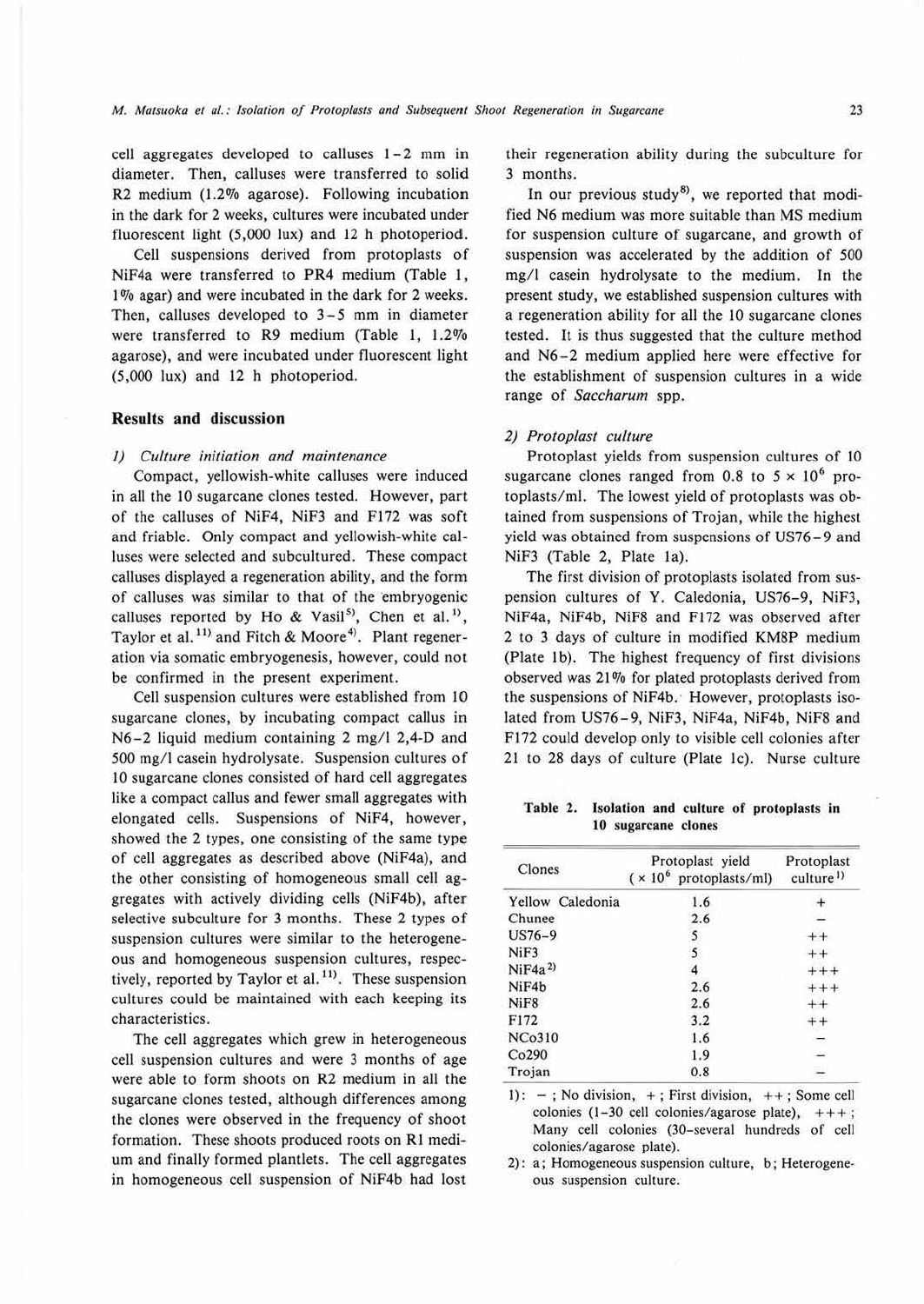

Plate 1. Shoot regeneration from protoplasts of cell line NiF4a

- a: Freshly isolated protoplasts,
- b: First division of protoplasts on 3rd day,
- c: White visible colonies formed in agarose plate after 21 days,
- d. e: Regeneration of green shoot from protoplast-derived calluses.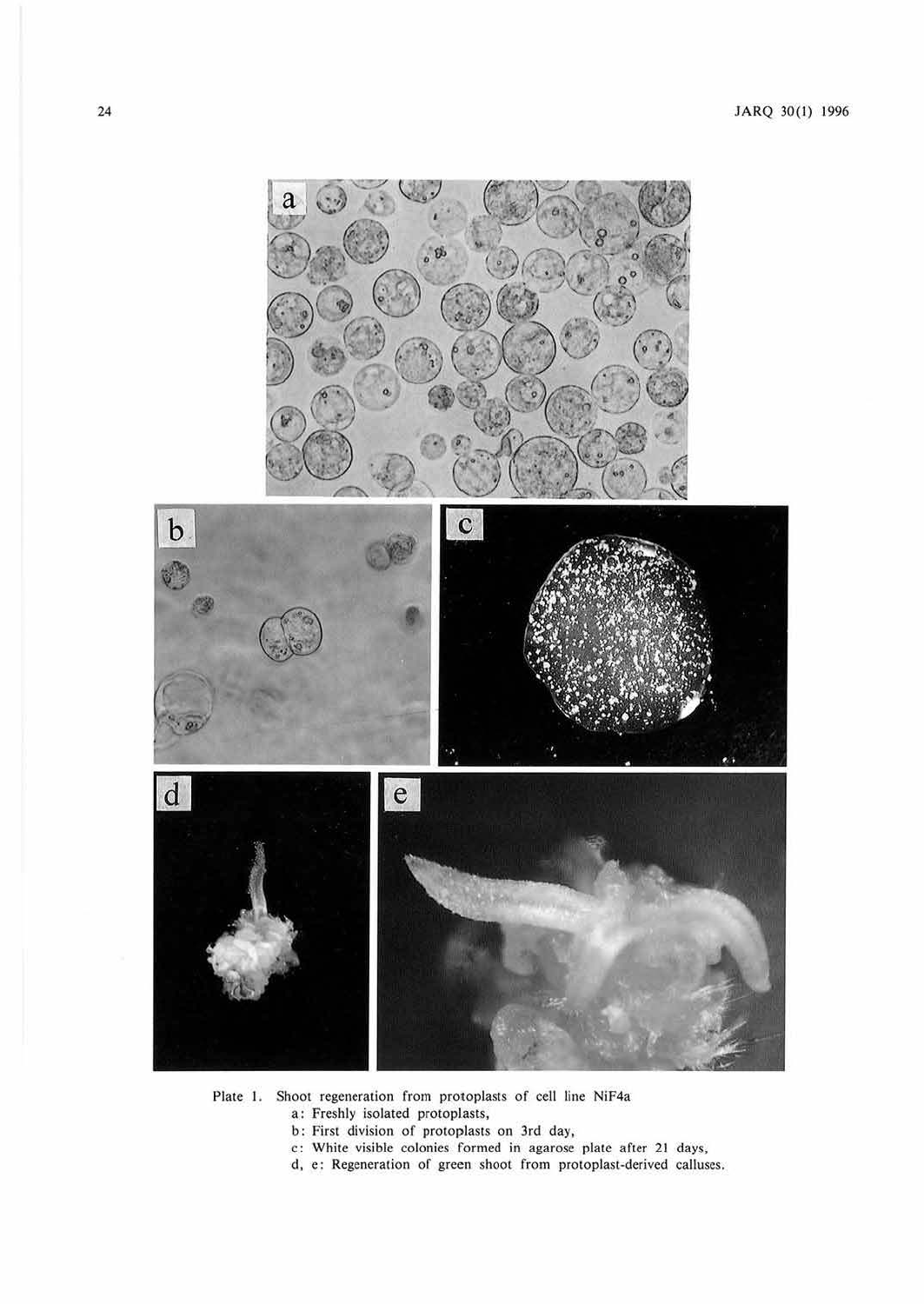technique using nurse cells of NiF4b was effective to induce cell division of protoplasts. When protoplasts were cultured without nurse cells, only a few divisions of protoplasts were observed in NiF4a and NiF4b, but no divisions were observed in the other clones. After the formation of visible cell colonies, nurse cells were removed by washing and agarose plates were cultured continuously in N6-2 medium. After 7 to 14 days of culture, cell colonies were collected by breaking the agarose plate. Collected cell colonies were resuspended in the N6-2 medium and they re-established suspension cultures.

#### *3) Shoot induction from protoplast-derived calluses*

After 7 to 14 days of culture, the cell aggregates grown in suspension cultures derived from protoplasts. of 6 cell lines were transferred to R2 medium and. were incubated in the dark. During the 2-week period of culture in the dark, most of the cell aggregates formed white and friable calluses. These friable calluses could not develop to any organs, became brown and died during incubation under fluorescent light and 12 h photoperiod.

To induce compact calluses with a regeneration ability, and to improve the regeneration rate of callus, PR4 and R9 medium (Table I) were tested. The R9 medium which contains 0.5 mg/I 3-indole acetic acid **(IAA)** and 1 mg/I 6-benzylaminopurine **(BA)** <sup>7</sup> ) was effective for shoot regeneration from callus derived from suspension cultures in several sugarcane clones. In the case of the calluses derived from suspensions of NiF4a, the frequency of shoot regeneration on R2 medium was 26%, and on R9 medium  $61\%$ <sup>8)</sup>. The PR4 medium is based on P10 medium used in preculture of callus for regeneration in rice anther culture<sup>13)</sup>, with the concentrations of sucrose and sorbitol were modified to 1.5% each. Culture for 2 weeks on PR4 medium in the dark increased the frequency of the formation of white and compact calluses from cell aggregates of suspension cultures. In addition, calluses subjected to preculture on PR4 medium were more effective in promoting the frequency of shoot regeneration, and less browning occurred than without preculture, after the transfer of calluses to R9 medium (data not shown). On the basis of these results, the cell aggregates derived from protoplasts of NiF4a were incubated on PR4 and R9 medium.

After 2 weeks of culture on PR4 medium, many white, compact calluses were formed from protoplastderived cell aggregates of NiF4a. About 200 pieces of calluses were transferred to R9 medium and incubated under fluorescent light and 12 h photoperiod. After 2 weeks, green shoot primordia were formed in some of the calluses. These shoot primordia developed into green shoots (5 - 10 mm in length) in the following 2 to 4 weeks of culture on R9 medium (Plate ld,le). The number of protoplast-derived calluses which developed green shoots totaled nearly 50 during the culture. Shoots separated from the calluses were transferred to RI medium for rooting. However, these shoots gradually turned brown and died off on RI medium within 4 weeks of culture. Taylor et al.<sup>12)</sup> also reported that protoplast-derived shoots failed to develop roots for unknown reasons.

Although many green shoots were developed from protoplast-derived calluses, plants were not regenerated in the present study. Further studies should be carried out to establish stable and totipotent protoplast cultures in sugarcane.

#### **References**

- 1) Chen, W. H. et al. (1988): Comrol and maintenance of plant regeneration in sugarcane callus cultures. J. *Exp. 801.,* **39,** 251-261.
- 2) Chen, W. H. et al. (1988): Sugarcane protoplasts: factors affecting division and plant regeneration. *Plant Cell Rep.,* 7, 344- 347.
- 3) Chu, C-C. et al. (1975): Establishment of an efficient medium for anther culture of rice through comparative experiments on the nitrogen sources. Scientia *Sinica,* **18,** 659-668.
- 4) Fitch, M. M. M. & Moore, P. H. (1993): Long-term culture of embryogenic sugarcane callus. *Plant Cell Tissue Organ Cult.,* **32,** 335-343.
- 5) Ho, W. J. & Vasil, I. K. (1983): Somatic embryogenesis in sugarcane ( *Saccharum officinarum* L.): growth and plant regeneration from embryogenic cell suspension cultures. *Ann. Bot.,* **51,** 719-726.
- 6) Kao, **K. N.** & Michayluk, **M. R.** (1975) : Nutritional requirements for growth of *Vicio hajastana* cells and protoplasts at a very low population density in liquid media. *Planta,* **126,** 105-110.
- 7) Larkin, P. J. (1982): Sugarcane tissue and protoplast culture. *Plant Cell Tissue Organ Cult.,* **1,** 149- 164.
- 8) Matsuoka, M. et al. (1995): Plant regeneration from suspension cultures in sugarcane ( *Saccharum* spp.). *Plant Tissue Cult. Lett.,* **12,** 193-196 [In Japanese].
- 9) Srinivasan, C. & Vasil, I. **K.** (1986): Plant regeneration from protoplasts of sugarcane ( *Saccharum officinarum* L.). *J. Plant Physiol., 116,* 41-48.
- 10) Sugimoto, A. et al. (1992): Plant regeneration from protoplast isolated from calli on agar media in sugarcane. *Jpn. J. Trop. Agr.,* **38** (extra issue t), 10- 11 [In Japanese].
- 11) Taylor, P. W. J. et al. (1992): Establishment of embryogenic callus and high protoplasts yielding suspension cultures of sugarcane *(Saccharum* spp. hybrids).